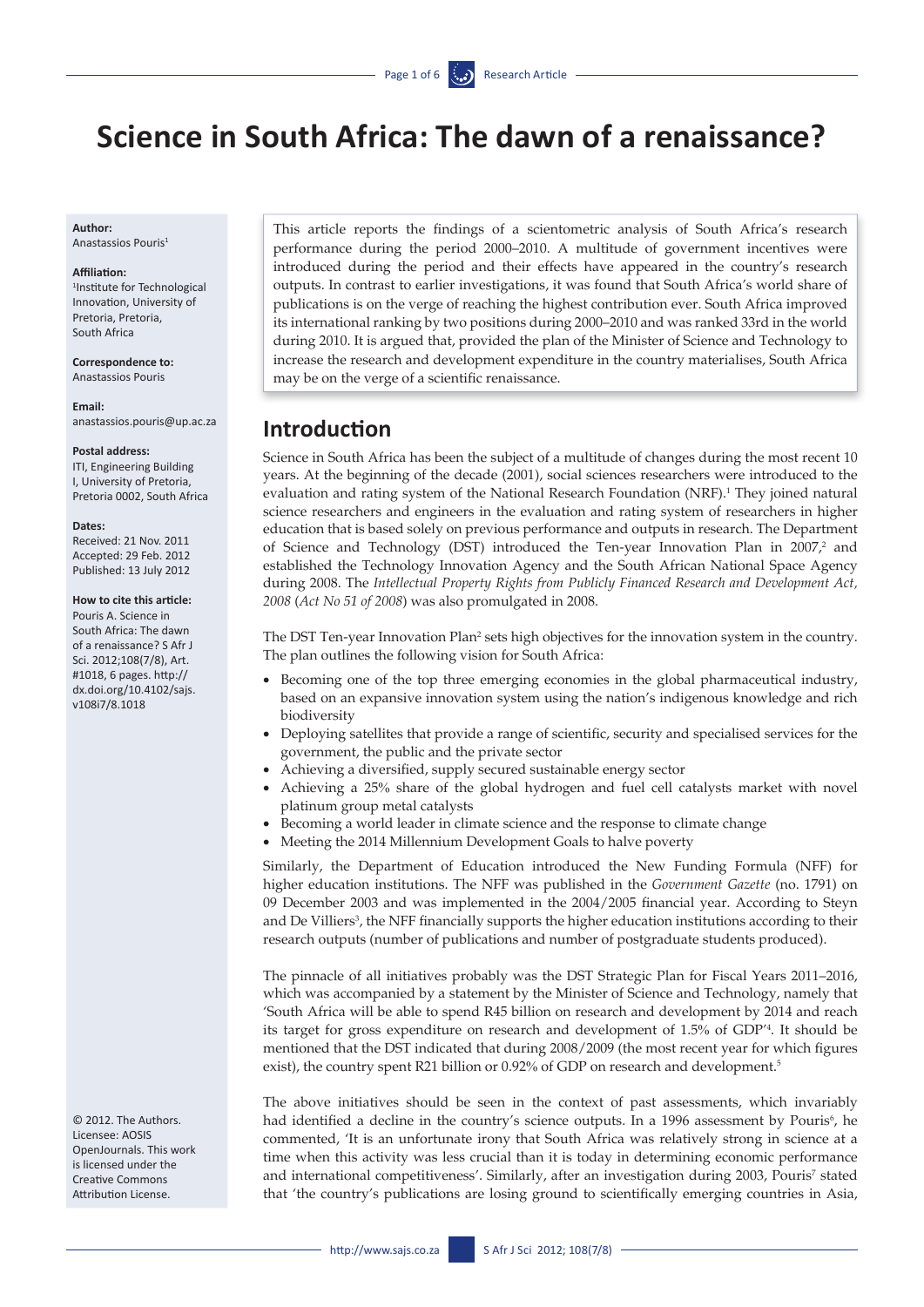South America and Europe and the decline in the late 1980s continues to characterise South Africa's science'. Tijssen<sup>8</sup> also confirmed the above findings.

This article aims to identify the country's science performance to the year 2010 as the various incentives start to affect the system. The questions that were asked are:

- How is South African science faring during the last 10 years as it is manifested in the number of publications with at least one South African address?
- • How has South Africa's share of world publications changed during the recent decade?
- • Which are the major scientific disciplines emphasised by the country's research system in terms of activity and impact?

### **Method**

Bibliometric analysis is used internationally for the monitoring and assessment of research systems. The philosophy underlying the use of bibliometric indicators as performance measures has been summarised in De Solla Price's<sup>9</sup> statement that 'for those who are working at the research front, publication is not just an indicator but, in a very strong sense, the end product of their creative effort'. The use of bibliometric indicators has a number of advantages. For example, they are consistent in the sense that they are clearly defined and unambiguous. They also allow categorisation, which makes it possible to quantify performance in particular scientific disciplines and to make international comparisons.

In the United States of America, the National Science Foundation<sup>10</sup> uses bibliometrics to monitor the health of American science and technology on a continuous basis; in Europe, the European Commission $11$  uses similar approaches to monitor the health of the European innovation system and the Organisation for Economic Cooperation and Development<sup>12</sup> uses indicators for monitoring and comparative purposes. Similarly, following the example of Braun et al.13, a number of research articles that are published annually assess research systems,<sup>14,15</sup> disciplines<sup>16,17</sup> and relationships in the research system.18,19 Recently, Schmoch and Schubert<sup>20</sup> investigated the possibility of substituting peer review with bibliometrics in order to alleviate the difficulties of peer reviews. The uses of bibliometrics are wide and expanding.

A prerequisite for any bibliometric analysis is the use of an appropriate database. The ISI-Thomson Reuters databases (Science Citation Index Expanded, Social Sciences Citation Index and Arts and Humanities Citation Index) were identified as the most appropriate for the objectives of the investigation. The combined databases comprehensively cover the most prestigious journals in the world in all fields of research endeavour and constitute a unique information platform for the objectives of this effort.

While the ISI-Thomson Reuters databases are among the most comprehensive sources of readily accessible information on national research outputs, they have certain limitations that

have been discussed extensively in the literature. Criticisms emphasise that ISI covers English language journals only; the coverage of countries in the scientific periphery is not adequate; the average statistics used for estimating the impact factors are inappropriate as citations do not follow a normal distribution; journal coverage is better in life sciences than in the physical sciences and others.<sup>21,22</sup>

However, for South Africa these databases are particularly appropriate, as there is an effort by educational authorities and university administrations to direct researchers to publish mainly in journals included in the ISI-Thomson Reuters databases. Although a degree of incompleteness in coverage may exist, the majority of research in the field will thus be captured in the databases.

The indicators reported for the assessment are the country's contribution in terms of the number of publications in the international literature, the country's share in the world literature, the activity index and the relative citation index.

The activity index is defined as the ratio of the country's share of the world publication output in a given field to the country's share of the world publication output in all science fields. An activity index of one indicates that the country's research output in the given field corresponds to the world average; an indicator larger than one reflects a higher than average emphasis in the field and vice versa. Similarly, a relative citation index above one indicates that the country's publications in the particular field attract more than average citations and an index of less than one indicates that the field attracts fewer citations.

## **South Africa's research performance**

Figure 1 shows the number of South African publications for the period 1980–2010. After a long period of consolidating around 3500 publications per year, the number rose steeply between 2004 and 2010. In 2010, the database contained 7468 articles with at least one South African address.

Figure 2 shows the country's share of the world's publications for the same period. The share indicates a peak during 1987 (0.65%) and then a decline, which appears to have reached its lowest point in 2003 (0.47%). Since then, the share increased gradually to 0.65% in 2010 and reached the 1987 peak.

These figures should be seen in context. It has been argued that what is of importance in assessing a country's scientific research performance is its position in relation to its competitors<sup>7</sup>:

A country may increase its number of publications and its world share, yet still lose ground in its scientific standing. Scientific competition is like running a marathon race. As long as the participant keeps running as fast as or faster than the other runners, he or she may stay in the leading group and competitors will have to keep trying to catch up. If, however, the researcher (or discipline) slackens off, the rest of the field will pass and he or she will join the strugglers.

The above point is shown in Table 1. Table 1 shows that South Africa was ranked 35th in the world in terms of its number of research publications during 2000. In 2010 South Africa was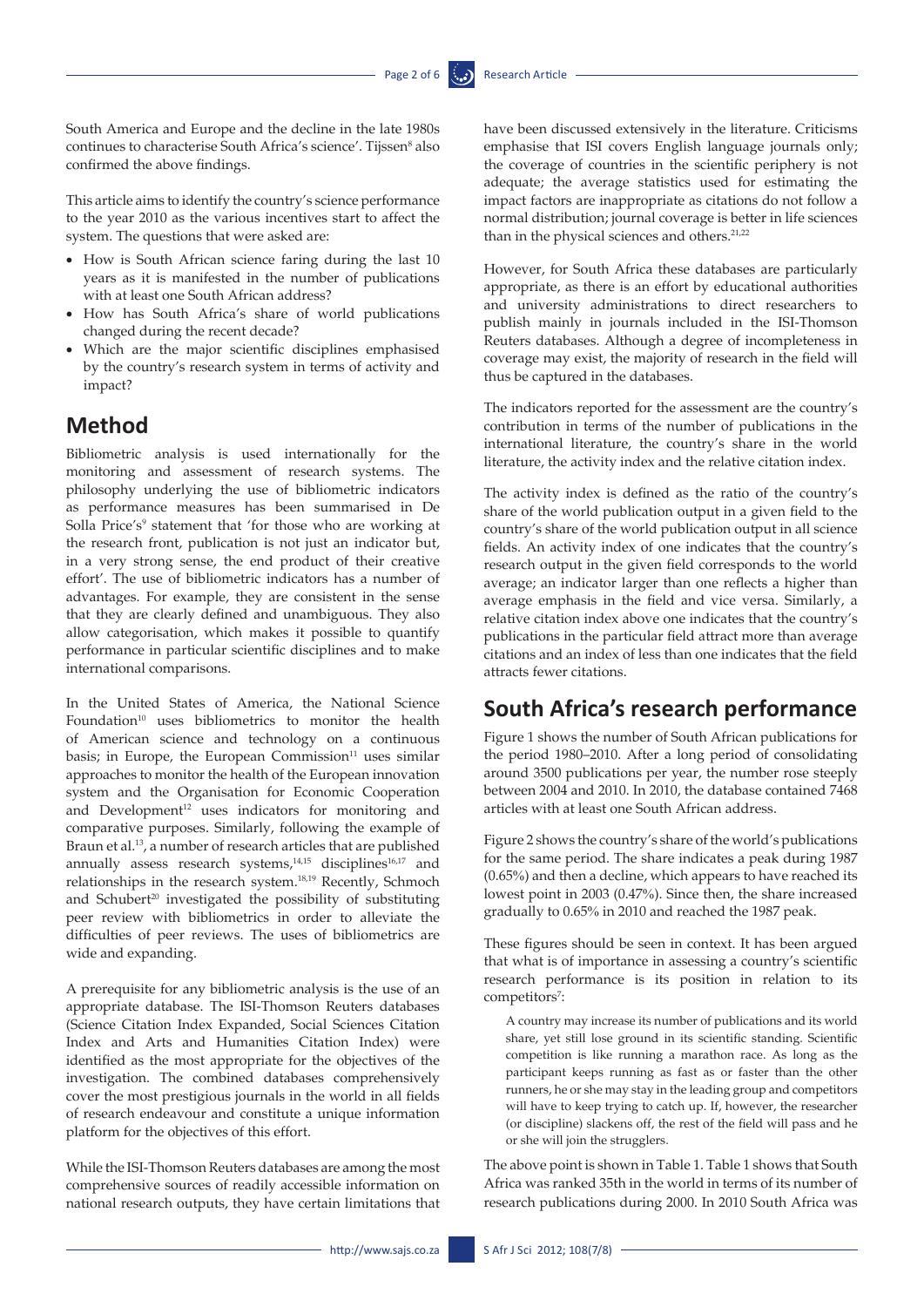



A, sanctions were lifted; B, social sciences were incorporated under the National Research Foundation; C, the new funding formula was introduced; D, the number of South African journals indexed by ISI was increased.



**FIGURE 2**: South Africa's share of world publications in all fields, 1981–2010.

ranked 33rd – an improvement of two positions – although the country more than doubled its number of publications. During that period South Africa overtook Argentina, New Zealand, the Ukraine and Hungary, but Portugal and Iran overtook South Africa in the same period.

From Table 1, it is interesting to note that the BRIC (Brazil, Russia, India and China) countries are all scientifically stronger than South Africa in terms of scientific knowledge produced. In 2010 China produced 124 822 publications, India 40 711, Brazil 31 274 and Russia 26 374. During that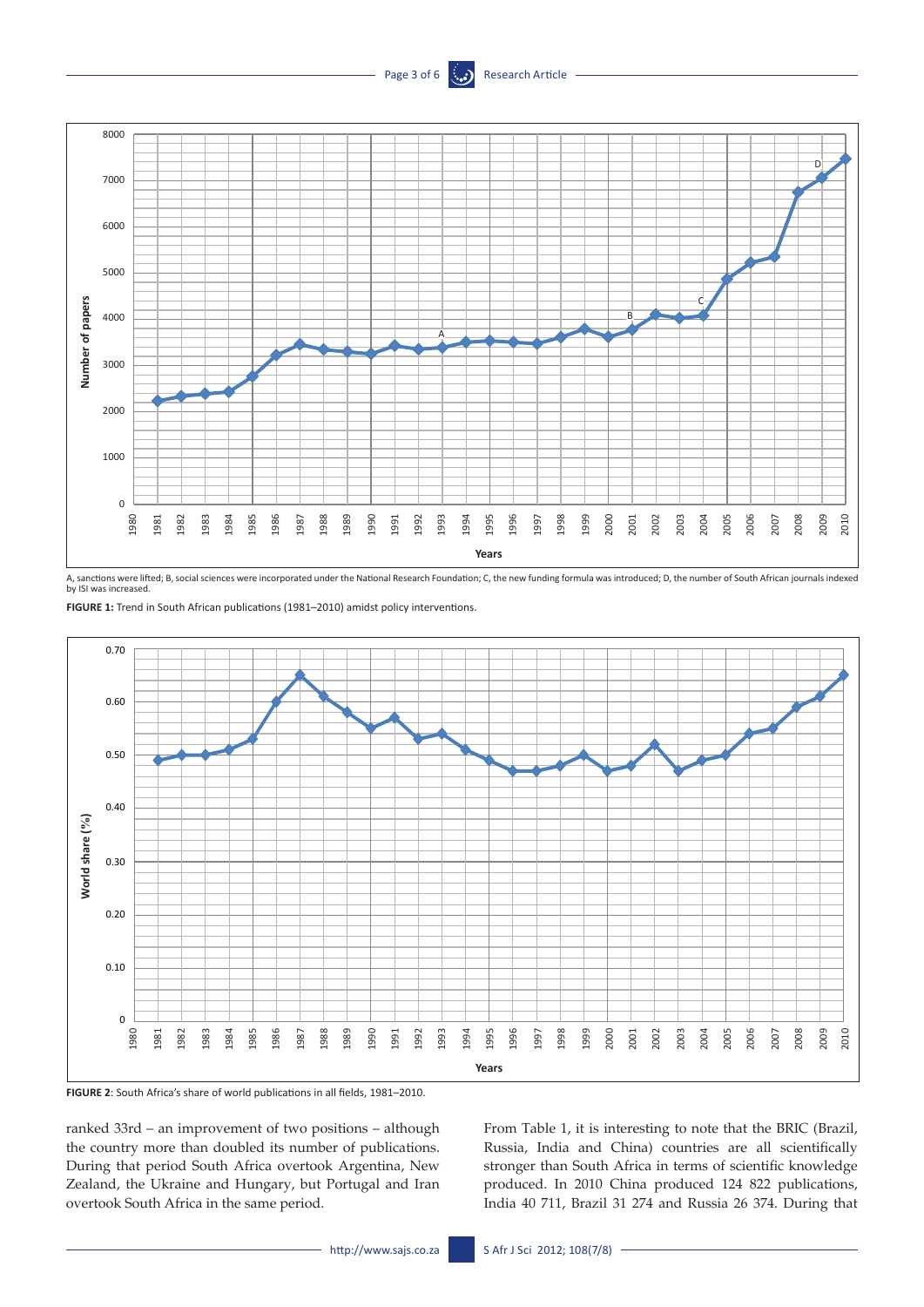year, South Africa produced only 7468 publications. While South Africa has become the fifth member of the group, any efforts for scientific collaboration should take into account the differences in scientific capabilities.

The performance of the country's main scientific disciplines was also investigated. Table 2 shows the world share and activity indices of 22 scientific disciplines for the two periods 2000–2004 and 2006–2010. Only three scientific disciplines exhibited a decline in their world share over the period – Geosciences, Molecular Biology and Multidisciplinary. Plant and Animal Sciences remained static, contributing 1.57% of the world literature.

The activity indices for 2006–2010 show that Space Science, Immunology and Social Sciences have moved into the fields of revealed priorities that are overemphasised in the country (activity index above one). However, a number of important disciplines like Materials Science, Molecular Biology and Engineering are underemphasised.

In comparison with the findings during the 1990s,<sup>7</sup> Social Sciences appear to be the discipline with the highest growth. This field grew from a world share of 0.52% during 1990– 1994 to 1.22% during 2006–2010.

Table 3 shows the relative citation index (an indicator of research quality) of the various disciplines for the periods 2000–2004 and 2006–2010. An index of one means that the average South African article in the particular discipline attracted the same number of citations as the average article in the discipline in the world. Only three disciplines out of 22 appear to have deteriorated during the period – Computer Science, Molecular Biology and Psychiatry/Psychology. The country's relative citation index has increased from 0.69 during 2000–2004 to 0.88 during 2006–2010.

### **Discussion**

South Africa's scientific performance during the period 2000–2010 was analysed. The analysis identified that research publications in South Africa are on an ascending path. The country's world share of publications is on the verge of reaching its highest contribution in history. Finally, the country improved its international ranking by two positions during the period, and was ranked 33rd in the world during 2010. It is interesting to briefly discuss the forces that contributed to the growth of science in South Africa.

Kahn23 investigated the country's publications for two periods (1990–1994 and 2004–2008) and suggested that the growth during these periods was the result of a multiplicity of factors. He stated:

There are greater rewards for publishing; there is a shift toward health science fields with high publication rates, there are more South African journals indexed by the Web of Science in which to publish, there may be more PhD students available to assist with research and the system is more open for co-publication with foreign parties.

| Country            | Ranking        |                |          | Publications |  |  |
|--------------------|----------------|----------------|----------|--------------|--|--|
|                    | 2000           | 2010           | 2000     | 2010         |  |  |
| <b>USA</b>         | $\overline{1}$ | $\overline{1}$ | 255 099  | 330 339      |  |  |
| Japan              | $\overline{2}$ | 5              | 72 029   | 72 607       |  |  |
| UK                 | 3              | 3              | 71775    | 90 004       |  |  |
| Germany            | 4              | 4              | 67 272   | 86 978       |  |  |
| France             | 5              | 6              | 48 065   | 62 3 24      |  |  |
| Canada             | 6              | 7              | 33 649   | 53 519       |  |  |
| Italy              | $\overline{7}$ | 8              | 31 157   | 50 691       |  |  |
| Russia             | 8              | 15             | 28 6 29  | 26 374       |  |  |
| China Mainland     | 9              | $\overline{2}$ | 24 5 66  | 124 822      |  |  |
| Spain              | 10             | 9              | 22 2 30  | 43 693       |  |  |
| Australia          | 11             | 12             | 21 3 8 6 | 38753        |  |  |
| The Netherlands    | 12             | 14             | 19 16 9  | 30 532       |  |  |
| India              | 13             | 10             | 16 5 38  | 40711        |  |  |
| Sweden             | 14             | 19             | 15 0 55  | 19 770       |  |  |
| Switzerland        | 15             | 17             | 14 185   | 21 960       |  |  |
| South Korea        | 16             | 11             | 13 4 48  | 39 397       |  |  |
| <b>Brazil</b>      | 17             | 13             | 10 4 65  | 31 274       |  |  |
| Belgium            | 18             | 21             | 9977     | 16 5 35      |  |  |
| Poland             | 19             | 20             | 9751     | 19 19 2      |  |  |
| Israel             | 20             | 24             | 9678     | 11574        |  |  |
| Taiwan             | 21             | 16             | 9652     | 23 715       |  |  |
| Denmark            | 22             | 23             | 7900     | 11702        |  |  |
| Finland            | 23             | 27             | 7494     | 9777         |  |  |
| Austria            | 24             | 25             | 7105     | 11 284       |  |  |
| Turkey             | 25             | 18             | 5303     | 21 846       |  |  |
| Norway             | 26             | 28             | 4896     | 9227         |  |  |
| Greece             | 27             | 26             | 4876     | 10 10 5      |  |  |
| Mexico             | 28             | 29             | 4862     | 9170         |  |  |
| <b>New Zealand</b> | 29             | 34             | 4465     | 7172         |  |  |
| Argentina          | 30             | 35             | 4402     | 7123         |  |  |
| Czech Republic     | 31             | 32             | 4322     | 8684         |  |  |
| Ukraine            | 32             | 43             | 4306     | 4422         |  |  |
| Hungary            | 33             | 41             | 4105     | 5061         |  |  |
| Singapore          | 34             | 31             | 3634     | 8811         |  |  |
| South Africa       | 35             | 33             | 3617     | 7468         |  |  |
| Portugal           | 36             | 30             | 3141     | 8975         |  |  |
| Ireland            | 37             | 36             | 2697     | 6492         |  |  |
| Egypt              | 38             | 39             | 2290     | 5386         |  |  |
| Romania            | 39             | 37             | 1955     | 6356         |  |  |
| Chile              | 40             | 42             | 1906     | 4623         |  |  |
| Slovenia           | 41             | 45             | 1616     | 3193         |  |  |
| Pakistan           | 45             | 44             | 620      | 4232         |  |  |

Figure 1 also shows the timeline of a number of interventions or changes that may have affected the country's publication performance. The introduction of social sciences researchers into the NRF's scope, the increase in the number of publications covered by the ISI-Thomson Reuters databases and the provision of incentives by the Department of Education to universities are some of the important instruments that were introduced during the period.

Inglesi-Lotz and Pouris<sup>1</sup> used the 'before/after control impact (BACI) method' in order to identify the impact of the NRF researcher rating system on the Social Sciences publications in the country. They found that the number of Social Sciences' publications in South Africa was increased by 24.7% after 2001 because of the NRF's evaluation and rating system. While the authors explained the increase to be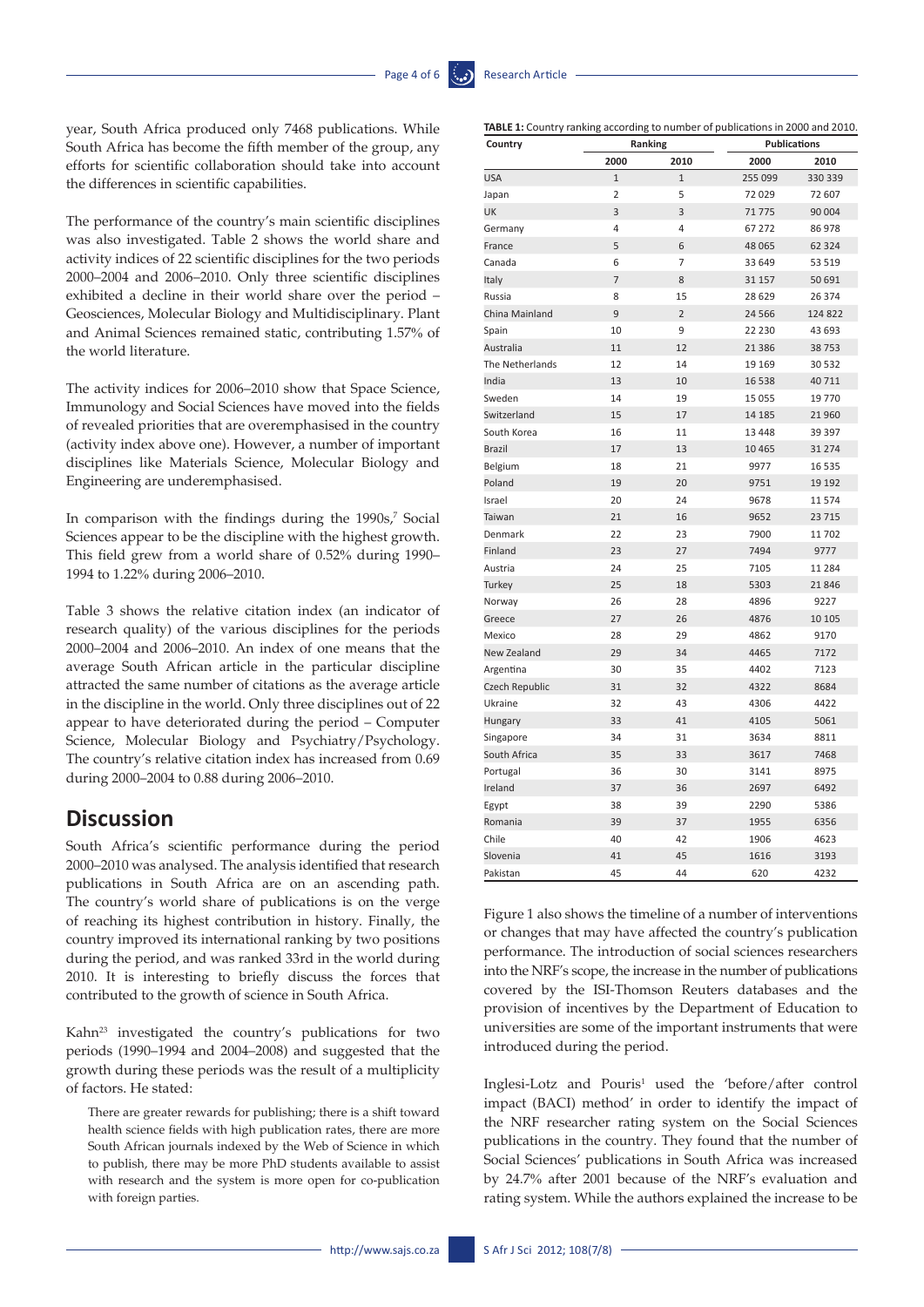#### **TABLE 2:** South Africa's world share and activity indices by discipline.

| <b>Discipline</b>               | 2000-2004      |                          | 2006-2010      |                              |
|---------------------------------|----------------|--------------------------|----------------|------------------------------|
|                                 | World<br>share | <b>Activity</b><br>index | World<br>share | <b>Activity</b><br>index     |
| Agriculture Science             | 0.58           | 1.18                     | 0.70           | 1.19                         |
| <b>Biology and Biochemistry</b> | 0.35           | 0.71                     | 0.54           | 0.92                         |
| Chemistry                       | 0.31           | 0.63                     | 0.39           | 0.66                         |
| Clinical Medicine               | 0.40           | 0.82                     | 0.45           | 0.76                         |
| <b>Computer Science</b>         | 0.22           | 0.45                     | 0.28           | 0.47                         |
| <b>Economic and Business</b>    | 0.46           | 0.94                     | 0.86           | 1.46                         |
| Engineering                     | 0.32           | 0.65                     | 0.38           | 0.64                         |
| Environmental/Ecology           | 1.26           | 2.57                     | 1.39           | 2.36                         |
| Geosciences                     | 1.19           | 2.43                     | 1.09           | 1.85                         |
| Immunology                      | 0.49           | 1.00                     | 1.09           | 1.85                         |
| <b>Material Sciences</b>        | 0.25           | 0.51                     | 0.28           | 0.47                         |
| <b>Mathematics</b>              | 0.46           | 0.94                     | 0.58           | 0.98                         |
| Microbiology                    | 0.57           | 1.16                     | 0.78           | 1.32                         |
| Molecular Biology               | 0.25           | 0.51                     | 0.24           | 0.41                         |
| Multidisciplinary               | 2.93           | 5.98                     | 1.60           | 2.71                         |
| Neuroscience and Behaviour      | 0.17           | 0.35                     | 0.22           | 0.37                         |
| Pharmacology and Toxicology     | 0.39           | 0.80                     | 0.42           | 0.71                         |
| Physics                         | 0.24           | 0.49                     | 0.28           | 0.47                         |
| <b>Plant and Animal Science</b> | 1.57           | 3.20                     | 1.57           | 2.66                         |
| Psychiatry/Psychology           | 0.45           | 0.92                     | 0.69           | 1.17                         |
| Social Sciences, General        | 0.76           | 1.55                     | 1.22           | 2.07                         |
| Space Science                   | 0.89           | 1.82                     | 1.05           | 1.78                         |
| <b>Overall country</b>          | 0.49           | -                        | 0.59           | $\qquad \qquad \blacksquare$ |

**TABLE 3:** Relative impact of South African publications during 2000–2004 and 2006– 2010.

| <b>Discipline</b>               | <b>Relative impact</b> |           |  |  |
|---------------------------------|------------------------|-----------|--|--|
|                                 | 2000-2004              | 2006-2010 |  |  |
| Agriculture Science             | 0.74                   | 0.82      |  |  |
| <b>Biology and Biochemistry</b> | 0.56                   | 0.81      |  |  |
| Chemistry                       | 0.65                   | 0.70      |  |  |
| Clinical Medicine               | 0.86                   | 1.15      |  |  |
| <b>Computer Science</b>         | 1.10                   | 0.90      |  |  |
| <b>Economic and Business</b>    | 0.38                   | 0.40      |  |  |
| Engineering                     | 0.81                   | 0.85      |  |  |
| Environmental/Ecology           | 0.83                   | 0.95      |  |  |
| Geosciences                     | 0.79                   | 0.89      |  |  |
| Immunology                      | 0.71                   | 1.09      |  |  |
| <b>Material Sciences</b>        | 0.76                   | 0.77      |  |  |
| <b>Mathematics</b>              | 0.82                   | 1.12      |  |  |
| Microbiology                    | 1.00                   | 1.27      |  |  |
| Molecular Biology               | 0.79                   | 0.76      |  |  |
| Multidisciplinary               | 0.36                   | 0.41      |  |  |
| Neuroscience and Behaviour      | 0.63                   | 0.71      |  |  |
| Pharmacology and Toxicology     | 0.58                   | 0.70      |  |  |
| Physics                         | 0.71                   | 0.93      |  |  |
| <b>Plant and Animal Science</b> | 0.72                   | 0.93      |  |  |
| Psychiatry/Psychology           | 0.67                   | 0.61      |  |  |
| Social Sciences, General        | 0.81                   | 0.86      |  |  |
| Space Science                   | 0.77                   | 1.35      |  |  |
| <b>Overall country</b>          | 0.69                   | 0.88      |  |  |

as a result of the inclusion of the Social Sciences, it should be mentioned that this discipline contributed only 10.6% to the country's publications (2008). An estimation of the number of South African publications published in the journals added in the databases during 2008 (700 additional journals) by ISI-Thomson Reuters, indicates that this contribution is approximately 450 articles per year.

Kahn<sup>23</sup> speculated that increased collaboration of South African researchers with those abroad is also an important factor. However, the collaboration argument cannot explain the radical increase in the number of publications after 2004. International collaboration increased from 7.9% of the total number of SA articles in 1980 to 47.2% during 2010. However, most of the growth took place during 1990–1995 and 1995–2000.

The across-the-board increases in the number of publications suggest that the increases were the result of a factor which was introduced during the early 2000s and affected all scientific disciplines.

The obvious intervention appears to be the NFF for higher education institutions. The new funding framework for higher education institutions was published in terms of the *Higher Education Act, 1997* (*Act No. 101 of 1997*), in the *Government Gazette* (No. 1791) on 09 December 2003. The new funding framework was implemented in the 2004/2005 financial year.

The NFF financially supports the higher education institutions according to their research outputs (number of publications and number of postgraduates).3 Universities receive approximately R120 000 (US\$17 000) for each article a staff member produces. Universities, in turn, provide incentives to their members of staff to improve their publication profile.

It should be mentioned that the funding system has a long history. Reynhardt<sup>24</sup> has identified that the country's research system was suffering from three challenges in the 1970s: resources for research and development were limited; the higher education system did not produce enough graduates and there was an emphasis on teaching among academic staff. It was in that environment that the funding of universities was linked to a funding formula as suggested by Melck<sup>25</sup>.

It becomes apparent that the particular policy instrument has yielded the desirable effect – an increase in the number of the country's publications. It should be emphasised, as we mentioned earlier, that since the early 1980s, the government has funded universities at least partially according to their research outputs. However, it seems that the amount allocated for research publications reached a critical threshold only during the 2000s. Similarly, the universities started to transfer the incentive to individual authors only recently.

The funding formula is not perfect by any means and a number of critiques have been published.<sup>26,27</sup> A recent article<sup>28</sup> provides a list of problems and shortcomings and even suggests alternatives to the current system. Addressing a number of these problems would provide further impetus to the system. For example, Vaughan<sup>28</sup> has identified that 'there are six institutions which earn a greater development grant than actual grant, thus establishing a perverse incentive'. Similarly, it is mentioned that differences in publication patterns among disciplines are not recognised by the